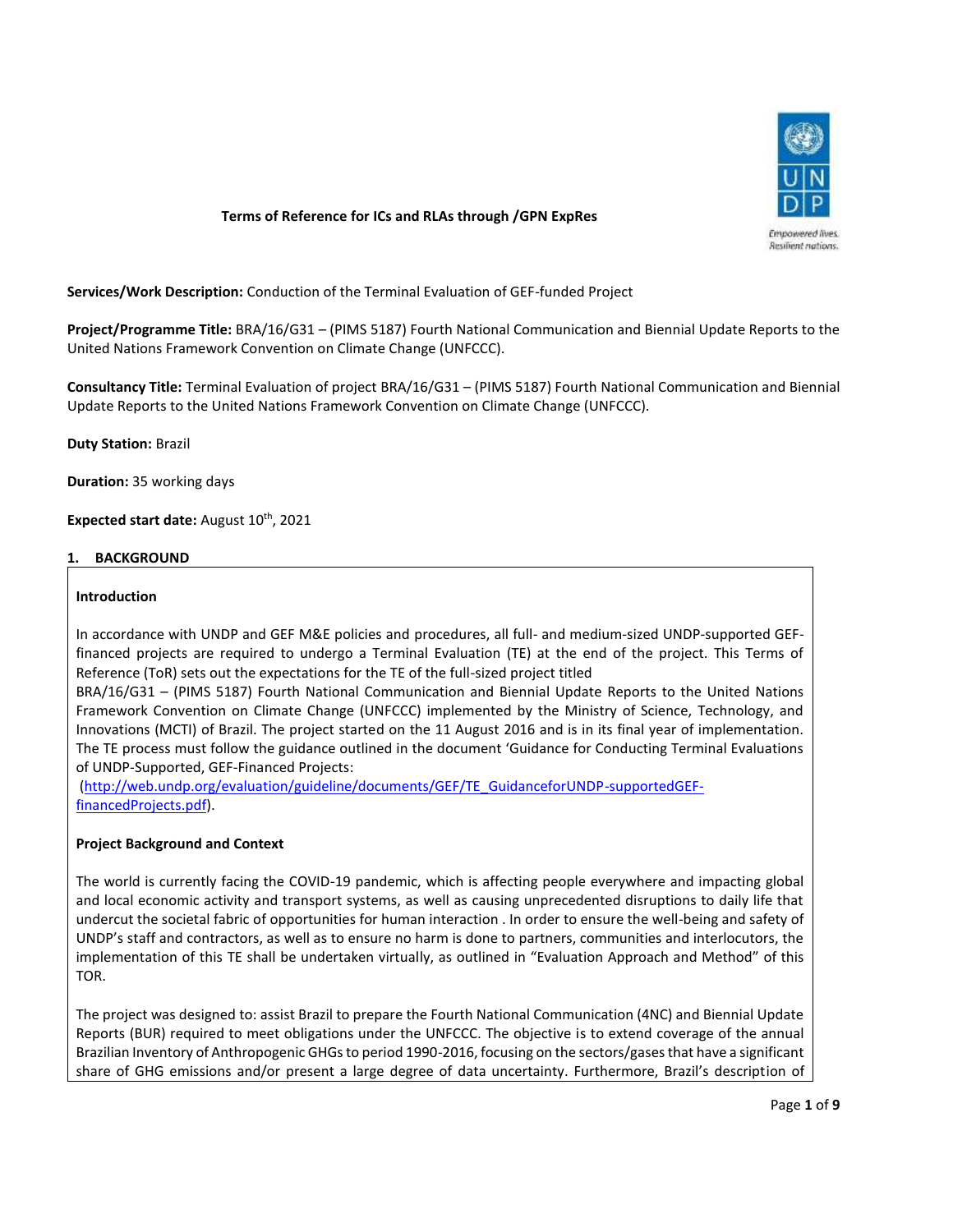

Empowered lives. **Resilient nations** 

national circumstances will be updated, as well as the steps to be taken or envisaged to implement the Convention. Finally, the project will continue to build institutional capacity for implementing the Convention in Brazil including undertaking activities related to climate change education and awareness.

This project was approved for a duration of 48 months by the GEF, commencing in August 2016 and terminating in August 2020. Two project extensions were granted: the first one on January 16<sup>th</sup>, 2020 extending project until August 11<sup>th</sup>, 2021, and a second extension in May 2021, extending the End Date to December 11<sup>th</sup>, 2021.

The following table summarizes key project information:

| <b>Project Title:</b>          | BRA/16/G31 - (PIMS 5187) Fourth National Communication and Biennial Update Reports to the United Nations |                            |                |                |  |
|--------------------------------|----------------------------------------------------------------------------------------------------------|----------------------------|----------------|----------------|--|
|                                | Framework Convention on Climate Change (UNFCCC).                                                         |                            |                |                |  |
| <b>GEF Project ID:</b><br>5378 |                                                                                                          |                            | at             | at completion  |  |
|                                |                                                                                                          |                            | endorsement    | (Million US\$) |  |
|                                |                                                                                                          |                            | (Million US\$) |                |  |
| <b>UNDP Project ID:</b>        | 00085388                                                                                                 | <b>GEF financing:</b>      | 7,528,500.00   | 7,528,500.00   |  |
| Country:                       | Brazil                                                                                                   | IA/EA own:                 |                |                |  |
| Region:                        | Latin America                                                                                            | Government:                | 22,585,500.00  | 22,585,500.00  |  |
| <b>Focal Area:</b>             | Climate Change                                                                                           | Other:                     | 150,000.00     | 150,000.00     |  |
| <b>FA Objectives,</b>          | CCM- 6 Outcome 6.1: Adequate resources                                                                   | <b>Total co-financing:</b> | 22,735,500.00  | 22,735,500.00  |  |
| $(OP/SP)$ :                    | allocated to support enabling activities under the                                                       |                            |                |                |  |
|                                | Convention                                                                                               |                            |                |                |  |
| <b>Executing</b>               | Ministry of Science, Technology and Innovation                                                           | <b>Total Project Cost:</b> | 30,264,000.00  | 30,264,000.00  |  |
| Agency:                        | (MCTI)                                                                                                   |                            |                |                |  |
| <b>Other Partners</b>          |                                                                                                          | <b>ProDoc Signature</b>    | 11/08/2016     |                |  |
| involved:                      |                                                                                                          | (date project began):      |                |                |  |
|                                |                                                                                                          | (Operational) Closing      | Proposed:      | Actual:        |  |
|                                |                                                                                                          | Date:                      | 11/08/2020     | 11/12/2021     |  |

## **TE Purpose**

The TE report will assess the achievement of project results against what was expected to be achieved and draw lessons that can both improve the sustainability of benefits from this project, and aid in the overall enhancement of UNDP programming. The TE report promotes accountability and transparency and assesses the extent of project accomplishments.

The TE will be conducted according to the guidance, rules and procedures established by UNDP and GEF as reflected in the "Guidance for conducting terminal evaluations of UNDP-supported, GEF-Financed Projects". The objectives of the evaluation are to assess the achievement of project results, and to draw lessons that can both improve the sustainability of benefits from this project, and aid in the overall enhancement of UNDP programming.

## **2. SCOPE OF WORK, RESPONSIBILITIES AND DESCRIPTION OF THE PROPOSED WORK**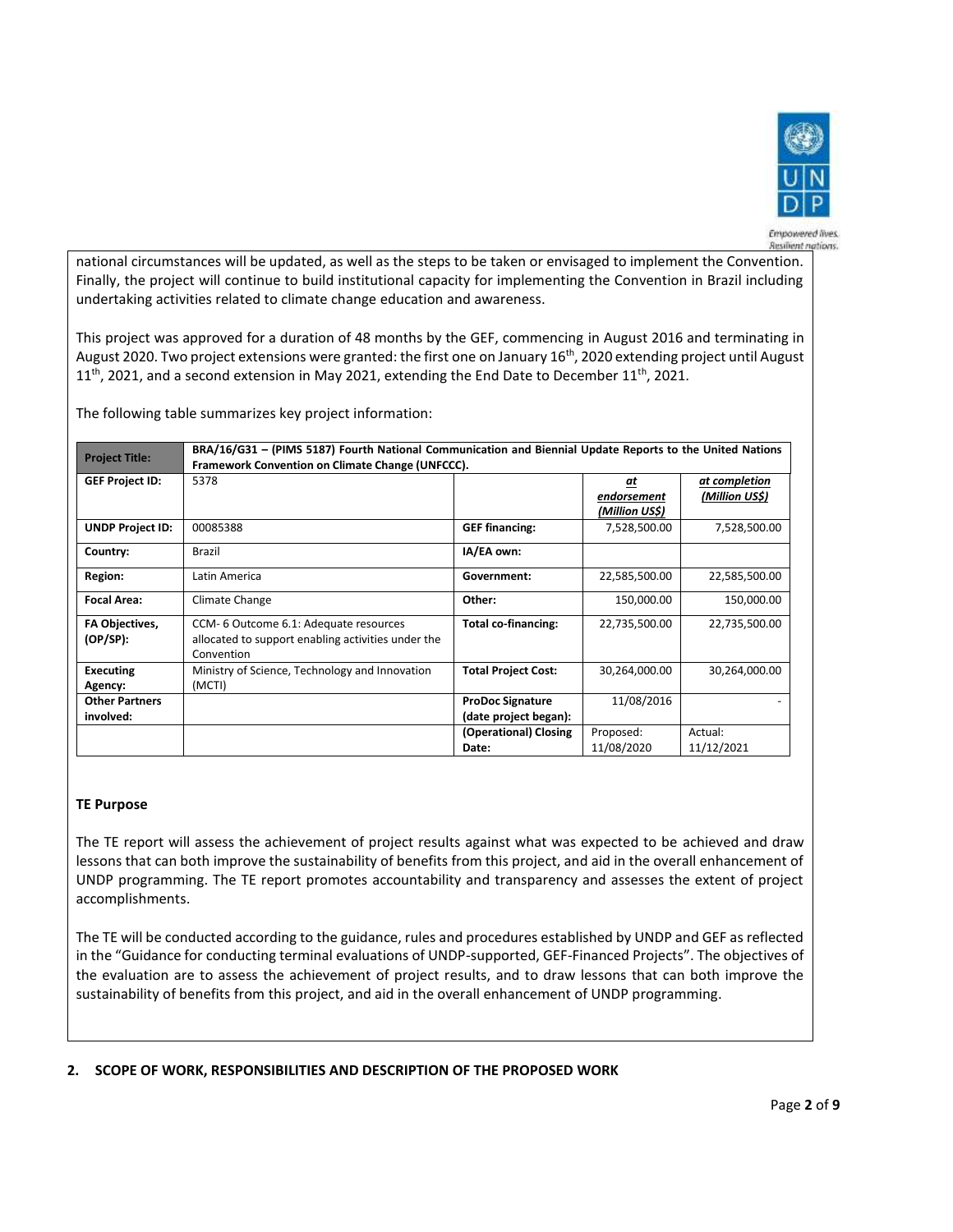

# **TE Approach & Methodology**

The TE report must provide evidence-based information that is credible, reliable and useful. The TE team will review all relevant sources of information including documents prepared during the preparation phase (i.e. PIF, UNDP Initiation Plan, UNDP Social and Environmental Screening Procedure/SESP) the Project Document, project reports including annual PIRs, project budget revisions, lesson learned reports, national strategic and legal documents, and any other materials that the team considers useful for this evidence-based evaluation. The TE team will review the baseline tracking tools submitted to the GEF at the CEO endorsement and the terminal tracking tools that must be completed before the TE begins.

The TE team is expected to follow a participatory and consultative approach ensuring close engagement with the Project Team, government counterparts (the GEF Operational Focal Point), Implementing Partners, the UNDP Brazil Country Office, the Regional Technical Advisor, direct beneficiaries and other stakeholders.

Engagement of stakeholders is vital to a successful TE. Stakeholder involvement should include interviews with stakeholders who have project responsibilities, including but not limited to organizations and persons listed below; executing agencies, senior officials and task team/component leaders, key experts and consultants in the subject area, Project Board, project beneficiaries, academia, local government and CSOs, etc. (See Annex H).

The specific design and methodology for the TE should emerge from consultations between the TE team and the above-mentioned parties regarding what is appropriate and feasible for meeting the TE purpose and objectives and answering the evaluation questions, given limitations of budget, time and data. The TE team must use genderresponsive methodologies and tools and ensure that gender equality and women's empowerment, as well as other cross-cutting issues and SDGs are incorporated into the TE report.

The final methodological approach including interview schedule and data to be used in the evaluation must be clearly outlined in the TE Inception Report and be fully discussed and agreed between UNDP, stakeholders and the TE team. The final report must describe the full TE approach taken and the rationale for the approach making explicit the underlying assumptions, challenges, strengths and weaknesses of the methods and approach of the evaluation.

## **Detailed Scope of the TE**

The TE will assess project performance against expectations set out in the project's Logical Framework/Results Framework (see Annex A). The TE will assess results according to the criteria outlined in the Guidance for TEs of UNDP-supported GEF-financed Projects:

(http://web.undp.org/evaluation/guideline/documents/GEF/TE\_GuidanceforUNDP-supportedGEFfinancedProjects.pdf ).

The Results Framework provides performance and impact indicators for project implementation along with their corresponding means of verification. The evaluation will at a minimum cover the criteria of relevance, effectiveness, efficiency, sustainability and impact. Ratings must be provided on the following performance criteria. The completed table must be included in the evaluation executive summary.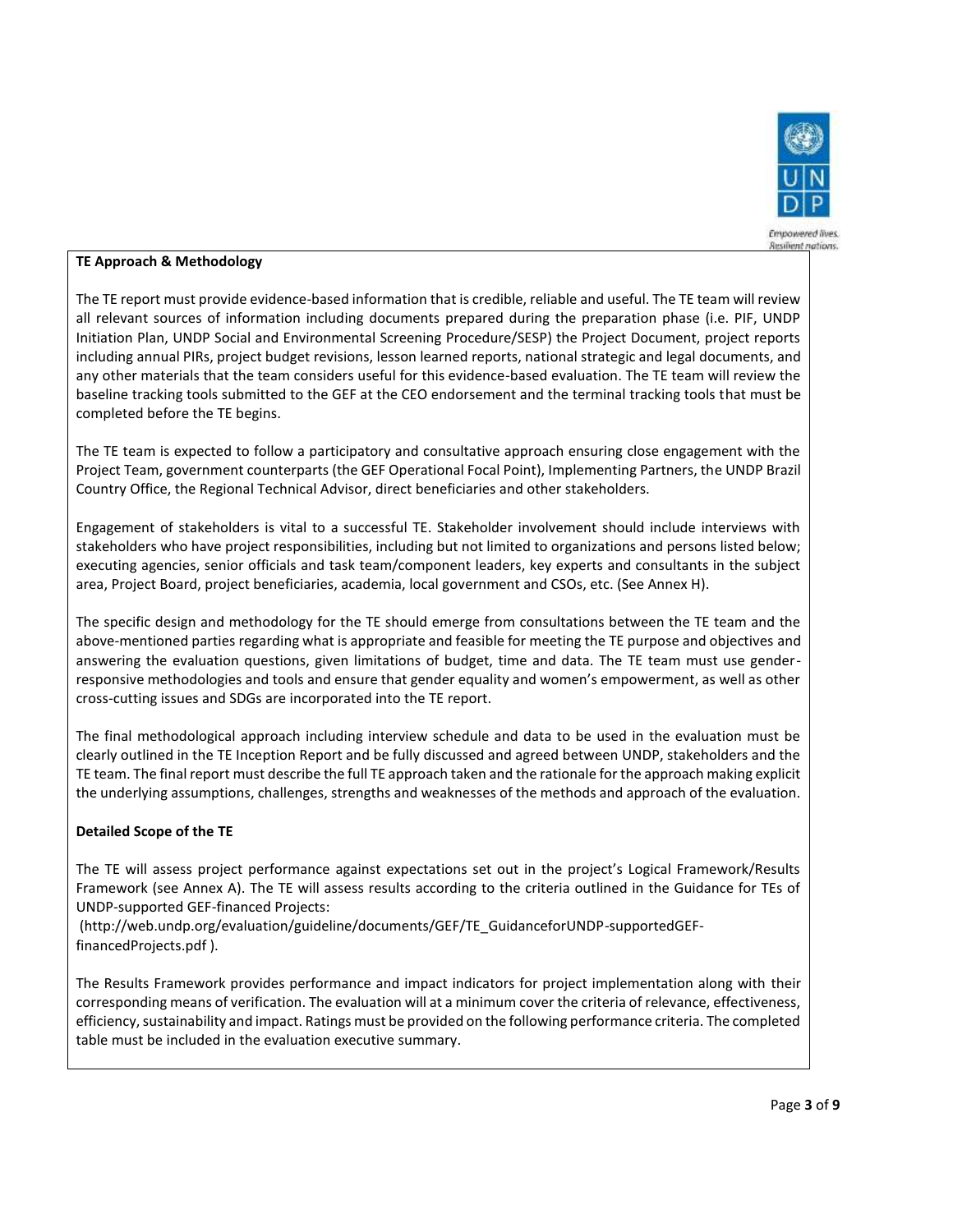

Empowered lives **Resident nations** 

The Findings section of the TE report will cover the topics listed below. A full outline of the TE report's content is provided in Annex C.

The asterisk "(\*)" indicates criteria for which a rating is required. Findings

- i. Project Design/Formulation
- National priorities and country driven-ness
- Theory of Change
- Gender equality and women's empowerment
- Social and Environmental Standards (Safeguards)
- Analysis of Results Framework: project logic and strategy, indicators
- Assumptions and Risks
- Lessons from other relevant projects (e.g. same focal area) incorporated into project design
- Planned stakeholder participation
- Linkages between project and other interventions within the sector
- Management arrangements
- ii. Project Implementation
- Adaptive management (changes to the project design and project outputs during implementation)
- Actual stakeholder participation and partnership arrangements
- Project Finance and Co-finance
- Monitoring & Evaluation: design at entry (\*), implementation (\*), and overall assessment of M&E (\*)
- Implementing Agency (UNDP) (\*) and Executing Agency (\*), overall project oversight/implementation and execution (\*)
- Risk Management, including Social and Environmental Standards (Safeguards)
- iii. Project Results

• Assess the achievement of outcomes against indicators by reporting on the level of progress for each objective and outcome indicator at the time of the TE and noting final achievements

• Relevance (\*), Effectiveness (\*), Efficiency (\*) and overall project outcome (\*)

• Sustainability: financial (\*), socio-political (\*), institutional framework and governance (\*), environmental (\*), overall likelihood of sustainability (\*)

- Country ownership
- Gender equality and women's empowerment

• Cross-cutting issues (poverty alleviation, improved governance, climate change mitigation and adaptation, disaster prevention and recovery, human rights, capacity development, South-South cooperation, knowledge management, volunteerism, etc., as relevant)

- GEF Additionality
- Catalytic Role / Replication Effect
- Progress to impact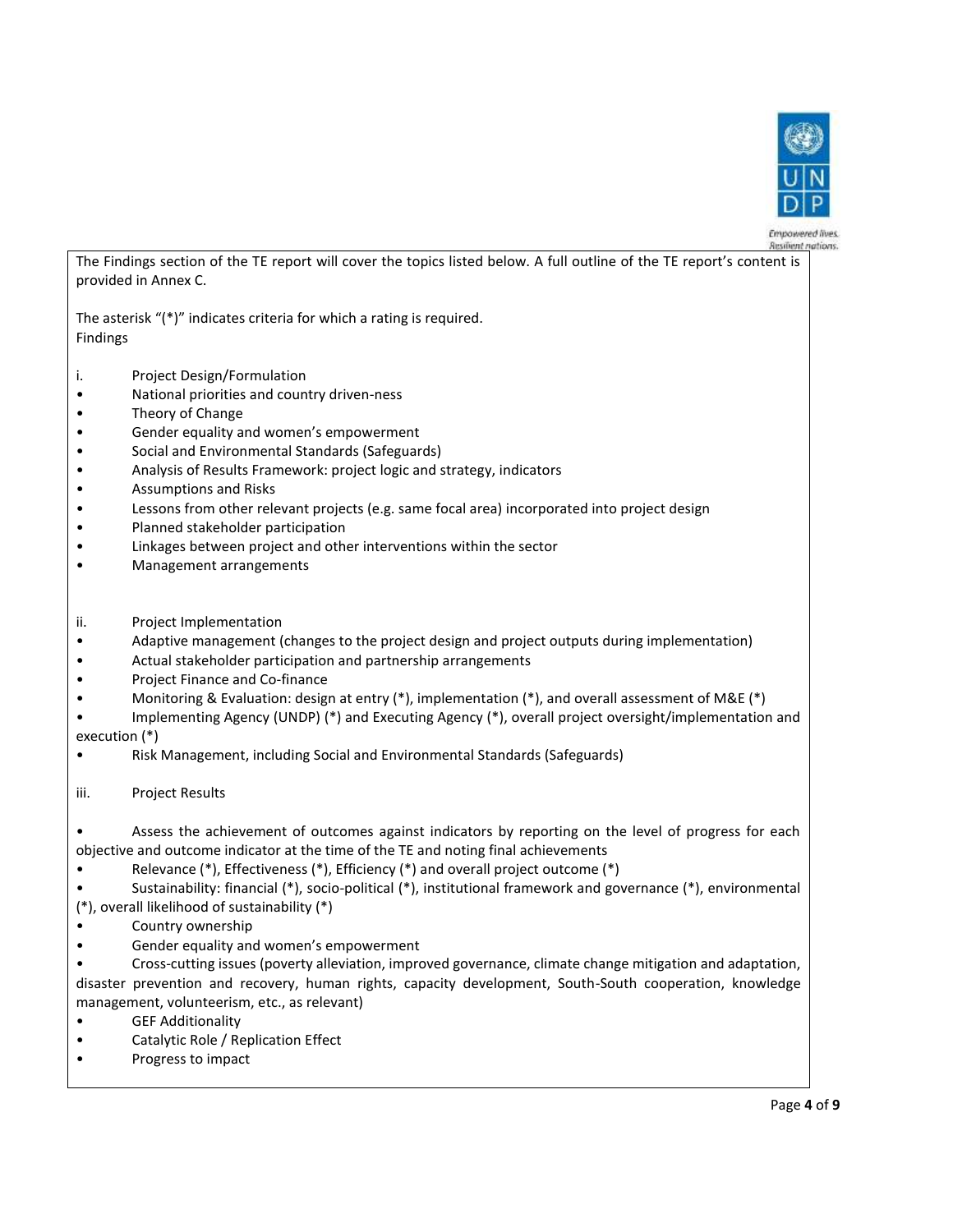

Empowered lives. **Resident nations** 

Main Findings, Conclusions, Recommendations and Lessons Learned

• The TE team will include a summary of the main findings of the TE report. Findings should be presented as statements of fact that are based on analysis of the data.

• The section on conclusions will be written in light of the findings. Conclusions should be comprehensive and balanced statements that are well substantiated by evidence and logically connected to the TE findings. They should highlight the strengths, weaknesses and results of the project, respond to key evaluation questions and provide insights into the identification of and/or solutions to important problems or issues pertinent to project beneficiaries, UNDP and the GEF, including issues in relation to gender equality and women's empowerment.

• Recommendations should provide concrete, practical, feasible and targeted recommendations directed to the intended users of the evaluation about what actions to take and decisions to make. The recommendations should be specifically supported by the evidence and linked to the findings and conclusions around key questions addressed by the evaluation.

• The TE report should also include lessons that can be taken from the evaluation, including best practices in addressing issues relating to relevance, performance and success that can provide knowledge gained from the particular circumstance (programmatic and evaluation methods used, partnerships, financial leveraging, etc.) that are applicable to other GEF and UNDP interventions. When possible, the TE team should include examples of good practices in project design and implementation.

It is important for the conclusions, recommendations and lessons learned of the TE report to incorporate gender equality and empowerment of women.

| <b>Monitoring &amp; Evaluation (M&amp;E)</b> | Rating <sup>1</sup> |
|----------------------------------------------|---------------------|
| M&E design at entry                          |                     |
| M&E Plan Implementation                      |                     |
| Overall Quality of M&E                       |                     |
| Implementation & Execution                   | Rating              |
| Quality of UNDP Implementation/Oversight     |                     |
| Quality of Implementing Partner Execution    |                     |
| Overall quality of Implementation/Execution  |                     |
| <b>Assessment of Outcomes</b>                | Rating              |
| Relevance                                    |                     |
| <b>Effectiveness</b>                         |                     |
| Efficiency                                   |                     |
| <b>Overall Project Outcome Rating</b>        |                     |
| Sustainability                               | Rating              |
| <b>Financial resources</b>                   |                     |
| Socio-political/economic                     |                     |
| Institutional framework and governance       |                     |

The TE report will include an Evaluation Ratings Table, as shown below:

<sup>1</sup> Outcomes, Effectiveness, Efficiency, M&E, Implementation/Oversight & Execution, Relevance are rated on a 6-point scale: 6=Highly Satisfactory (HS), 5=Satisfactory (S), 4=Moderately Satisfactory (MS), 3=Moderately Unsatisfactory (MU), 2=Unsatisfactory (U), 1=Highly Unsatisfactory (HU). Sustainability is rated on a 4-point scale: 4=Likely (L), 3=Moderately Likely (ML), 2=Moderately Unlikely (MU), 1=Unlikely (U)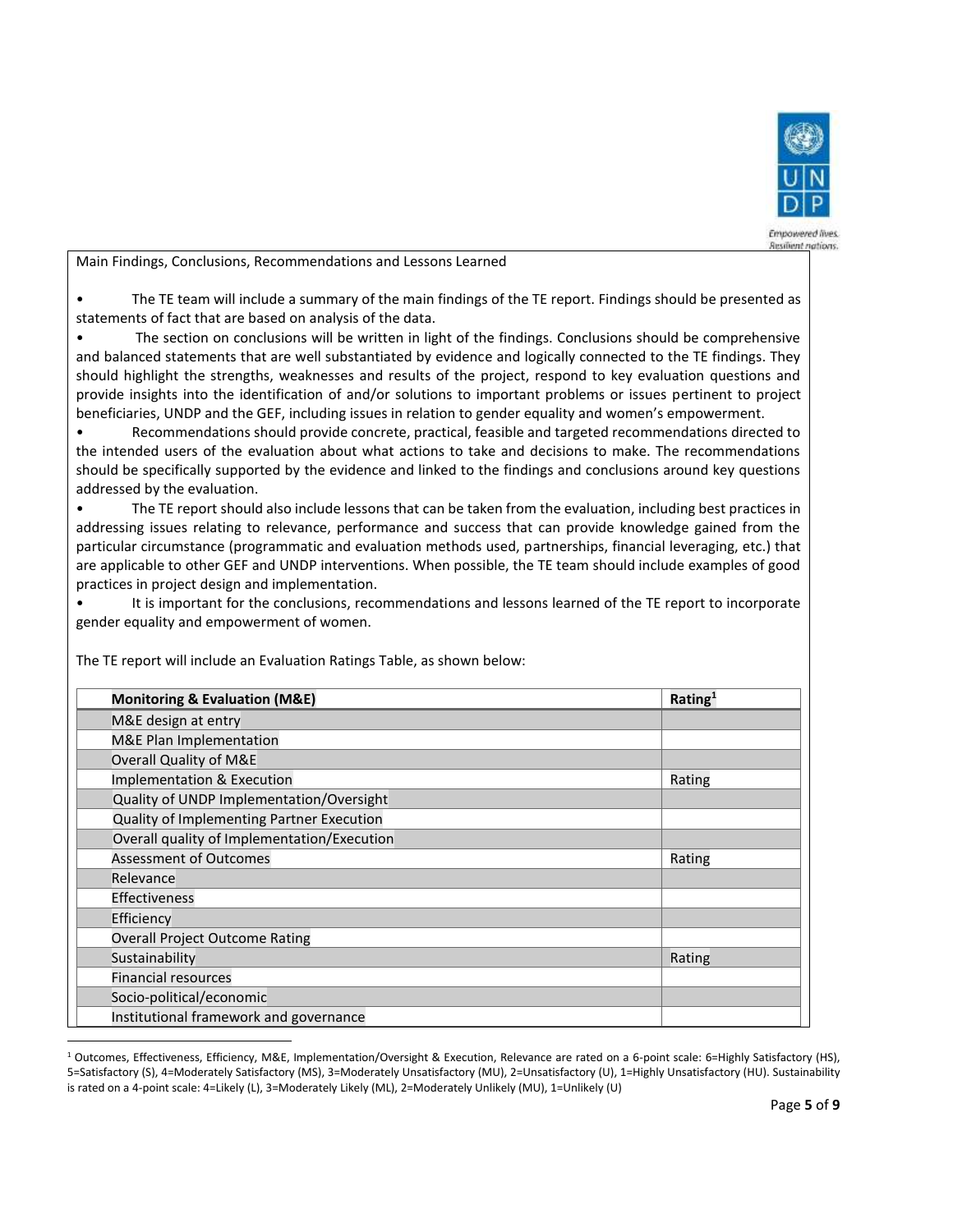

Empowered lives. **Resident nations.** 

Environmental Overall Likelihood of Sustainability

# **3. Expected Outputs and Deliverables**

The TE consultant shall prepare and submit:

| #            | <b>Deliverable</b> | <b>Description</b>                   | <b>Timing</b>         | <b>Responsibilities</b>      |  |
|--------------|--------------------|--------------------------------------|-----------------------|------------------------------|--|
| $\mathbf{1}$ | TE<br>Inception    | <b>TE</b><br>Consultant<br>clarifies | No later than 2 weeks | TE.<br>Consultant<br>submits |  |
|              | Report             | objectives, methodology and          | before the TE task.   | Inception<br>Report<br>to    |  |
|              |                    | timing of the TE                     |                       | Commissioning Unit<br>and    |  |
|              |                    |                                      |                       | project management           |  |
| 3            | Draft TE Report    | Full<br>draft<br>(using<br>report    | Within 3 weeks of end | TE Consultant submits to     |  |
|              |                    | guidelines on report content         | of TE task.           | Commissioning<br>Unit:       |  |
|              |                    | in ToR Annex C) with annexes         |                       | reviewed by RTA, Project     |  |
|              |                    |                                      |                       | Coordinating Unit, GEF OFP   |  |
| 5            | Final TE Report*   | Revised final report and TE          | week of<br>Within 1   | TE Consultant submits both   |  |
|              | + Audit Trail      | Audit trail in which the TE          | receiving<br>comments | documents<br>the<br>to       |  |
|              |                    | details how all received             | on draft report.      | <b>Commissioning Unit</b>    |  |
|              |                    | comments have (and have              |                       |                              |  |
|              |                    | not) been addressed in the           |                       |                              |  |
|              |                    | final TE report (See template        |                       |                              |  |
|              |                    | in ToR Annex H)                      |                       |                              |  |

\*The final TE report must be in English. If applicable, the Commissioning Unit may choose to arrange for a translation of the report into a language more widely shared by national stakeholders.

All final TE reports will be quality assessed by the UNDP Independent Evaluation Office (IEO). Details of the IEO's quality assessment of decentralized evaluations can be found in Section 6 of the UNDP Evaluation Guidelines.<sup>2</sup>

## **4. Institutional arrangements/reporting lines**

## **TE Arrangements**

The principal responsibility for managing the TE resides with the Commissioning Unit. The Commissioning Unit for this project's TE is the UNDP Brazil Country Office. The Commissioning Unit will contract the evaluators. The Project Team will be responsible for liaising with the TE consultant to provide all relevant documents, to include a virtual itinerary of the confirmed stakeholder interviews.

<sup>2</sup> Access at:<http://web.undp.org/evaluation/guideline/section-6.shtml>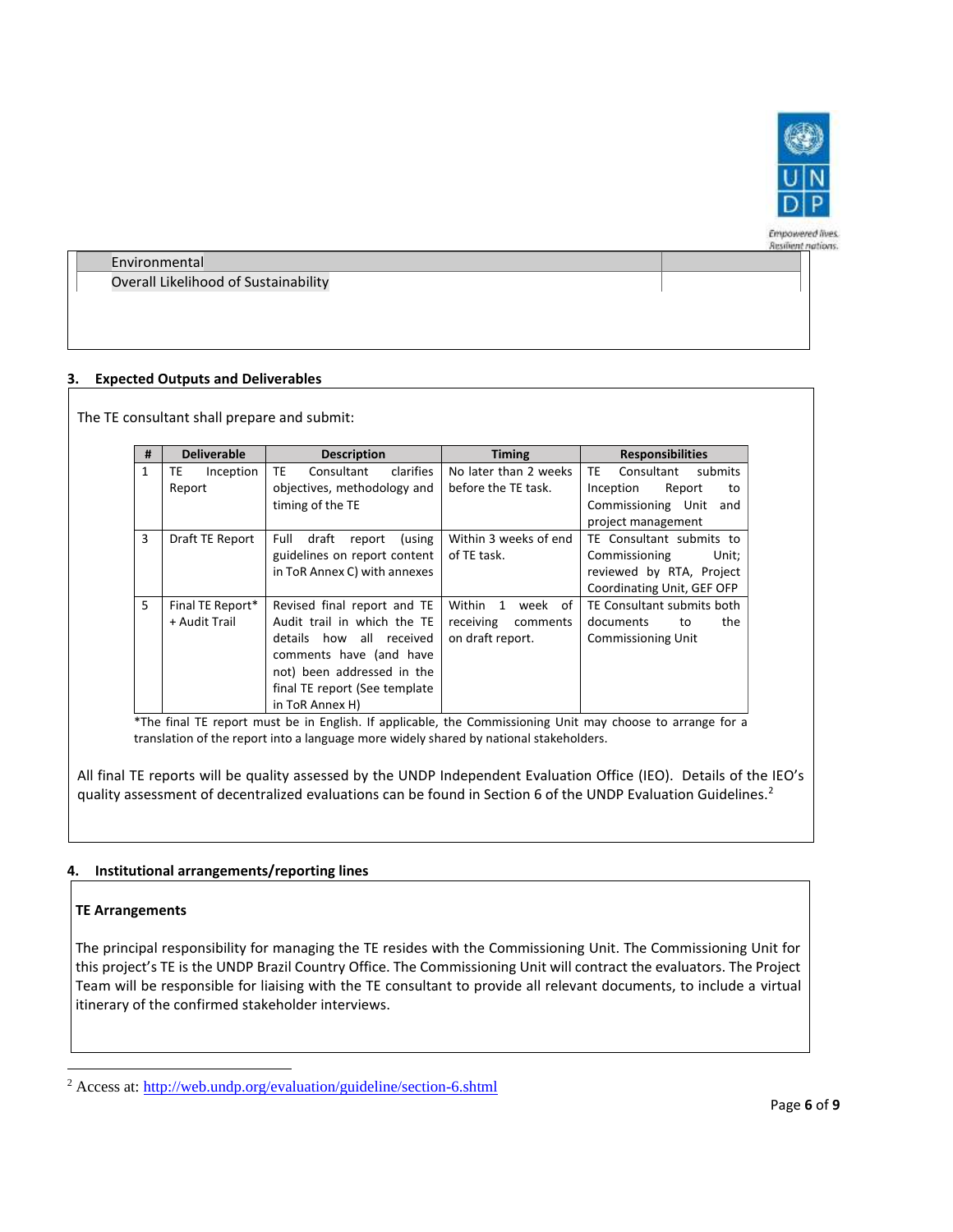

#### Empowered lives. **Resilient nations.**

## **Duration of the Work**

The total duration of the TE will be approximately **35 working days (wd)** over a time period of 9 weeks starting on August 10<sup>th</sup>, 2021. The tentative TE timeframe is as follows:

| <b>Timeframe</b>                                        | <b>Activity</b>                                                          |
|---------------------------------------------------------|--------------------------------------------------------------------------|
| August 10, 2021                                         | Preparation period for TE Consultant (handover of documentation)         |
| August 11, 2021 (4 working days)                        | Document review and preparation of TE Inception Report                   |
| August 17, 2021 (2 working days)                        | Finalization and Validation of TE Inception Report; latest start of TE   |
|                                                         | task.                                                                    |
| August 19, 2021 (10 working days)                       | TE task: Virtual stakeholder meetings, interviews, etc.                  |
| September 2, 2021                                       | Task wrap-up meeting & presentation of initial findings; earliest end of |
|                                                         | TE task.                                                                 |
| September 6, 2021 (10 working days)                     | Preparation of draft TE report                                           |
| September 20, 2021 (5 working days)                     | Circulation of draft TE report for comments                              |
| September 27, 2021 (3 working days)                     | Incorporation of comments on draft TE report into Audit Trail &          |
|                                                         | finalization of TE report                                                |
| September 29, 2021                                      | Preparation and Issuance of Management Response                          |
| October 1, 2021                                         | Expected date of full TE completion                                      |
| The expected date start date of contract is 10/08/2021. |                                                                          |

### **5. Experience and qualifications**

### I. Academic Qualifications:

• Master's degree in Environmental Sciences, Agriculture, Engineering, Rural Development or other closely related field.

### II. Years of experience:

- Minimum 10 years of relevant professional experience.
- Proven experience evaluating GEF projects.
- Relevant experience with results‐based monitoring and evaluation methodologies.
- Experience applying SMART indicators and reconstructing or validating baseline scenarios.
- Technical knowledge in the targeted focal area(s).
- Experience working in the Latin America.
- Competence in adaptive management, as applied to Climate Change.
- Demonstrated understanding of issues related to gender Climate Change; experience in gender responsive evaluation and analysis.
- Excellent communication skills.
- Demonstrable analytical skills
- Project evaluation/review experiences within United Nations system
- Experience of working on GEF evaluations, especially with Climate Change/Energy.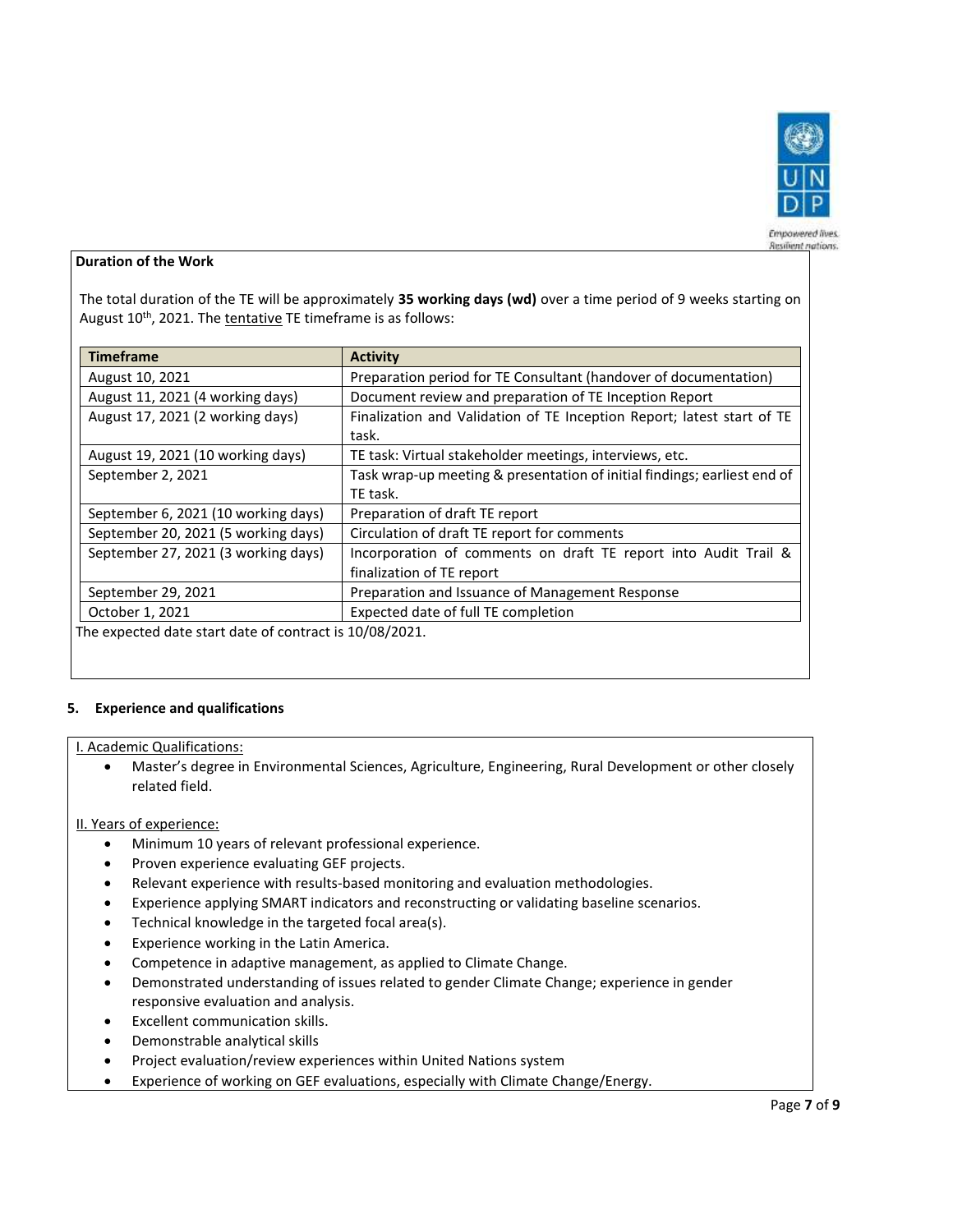

Experience working in Brazil.

## III. Language:

- Fluency in written and spoken English.
- Working knowledge in Spanish or Portuguese, with preference for Portuguese

### IV. Competencies:

Corporate:

- Demonstrates integrity and fairness, by modeling the UN/UNDP's values and ethical standards.
- Displays cultural, gender, religion, race, nationality and age sensitivity and adaptability.
- Excellent research skills; an ability to sift through large amounts of information to identify the relevant material;
- The ability to liaise with country officers and partners to collect relevant information.

Functional:

- Time management and organizational skills, with the ability to undertake multiple tasks and deliver under pressure.
- Ability to work independently and achieve quality results with limited supervision and within tight schedules.
- Ability to write in a clear and concise manner.
- Good teamwork and interpersonal skills.
- Excellent computer skills especially word processing software, and online collaboration platforms/tools.
- Demonstrates a strong capacity for innovation and creativity in providing strategic policy advice and direction.

### **Evaluator Ethics**

The TE consultant will be held to the highest ethical standards and is required to sign a code of conduct upon acceptance of the assignment. This evaluation will be conducted in accordance with the principles outlined in the UNEG 'Ethical Guidelines for Evaluation'. The evaluator must safeguard the rights and confidentiality of information providers, interviewees, and stakeholders through measures to ensure compliance with legal and other relevant codes governing collection of data and reporting on data. The evaluator must also ensure security of collected information before and after the evaluation and protocols to ensure anonymity and confidentiality of sources of information where that is expected. The information knowledge and data gathered in the evaluation process must also be solely used for the evaluation and not for other uses without the express authorization of UNDP and partners.

## **6. Payment Modality**

Payment to the individual contractor will be made based on the actual number of days worked, deliverables accepted and upon certification of satisfactory completion by the manager.